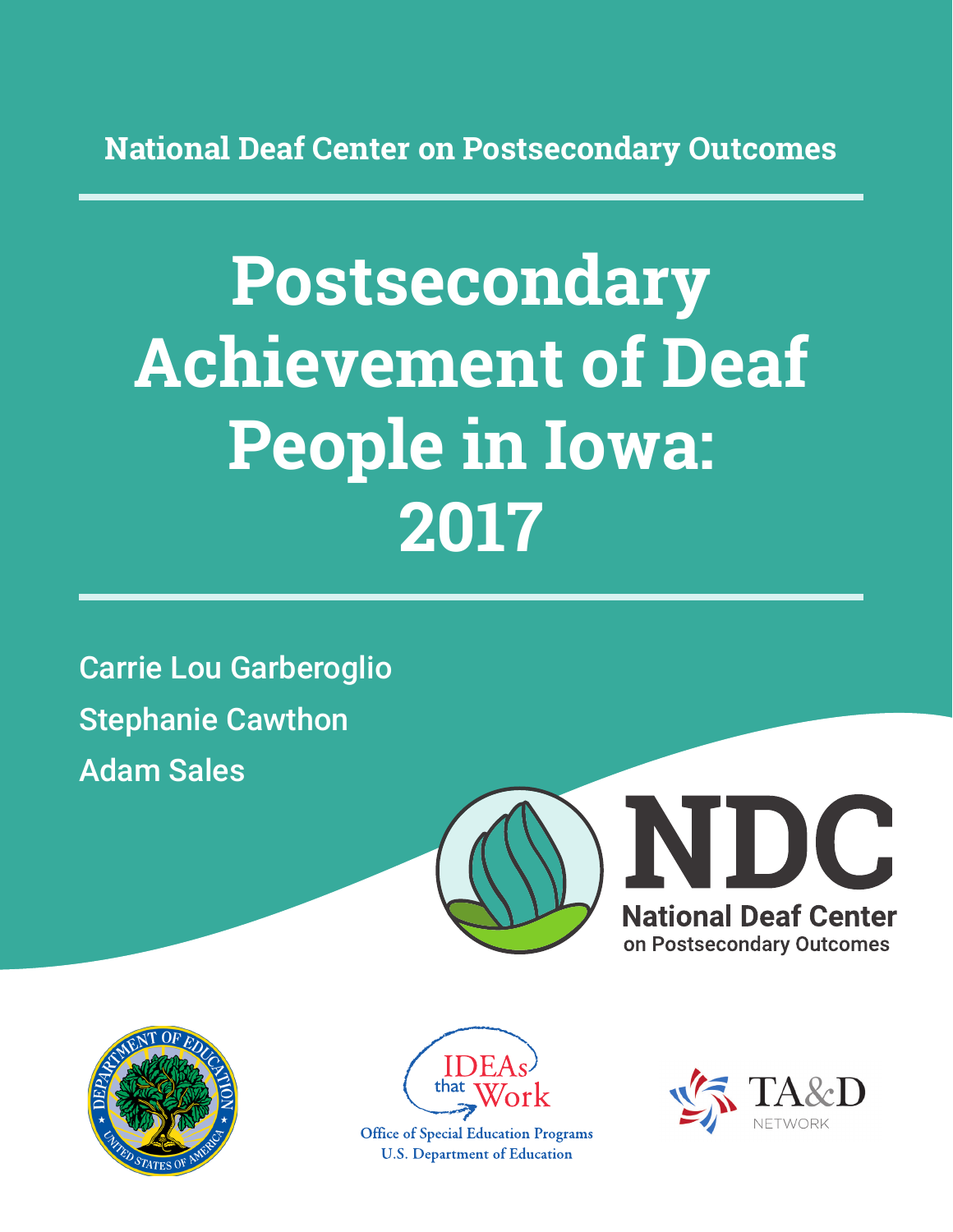This document was developed under a grant from the U.S. Department of Education, OSEP #HD326D160001. However, the contents do not necessarily represent the policy of the U.S. Department of Education, and you should not assume endorsement by the federal government.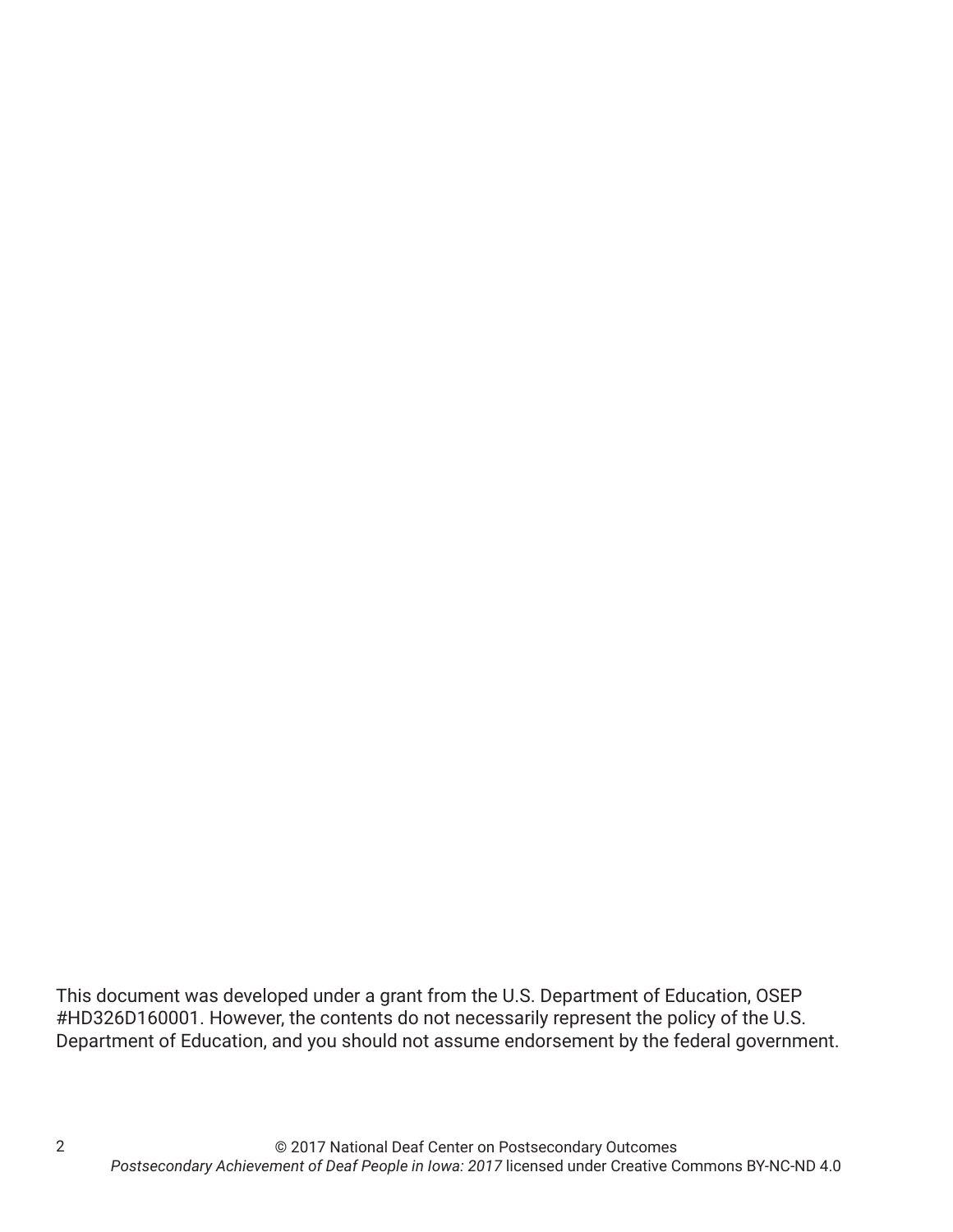Postsecondary experiences of deaf people vary widely across the nation. National reports about educational attainment and employment are available at nationaldeafcenter.org (Garberoglio, Cawthon, & Bond, 2016; Garberoglio, Cawthon, & Sales, 2017). This report provides current estimates of postsecondary achievement in Iowa. We used 5-year estimates of data from the American Community Survey (ACS), a national survey conducted by the U.S. Census Bureau, to generate the findings in this report. More information about this dataset and the analyses are shared in the Methods section at the end of this report.

# **EDUCATIONAL ATTAINMENT**

In the United States, deaf people attained lower levels of education than their hearing peers in 2015, according to national educational attainment data (Garberoglio et al., 2017). Educational attainment also varied across gender, race, and ethnicity.



In this report, we use the term *deaf* in an all-encompassing manner to include individuals who identify as Deaf, hard of hearing, hearing impaired, late deafened, and deafdisabled.

© 2017 National Deaf Center on Postsecondary Outcomes *Postsecondary Achievement of Deaf People in Iowa: 2017* licensed under Creative Commons BY-NC-ND 4.0

**In Iowa,**

**2.5%**

**of 25–64 year**

**olds are deaf.**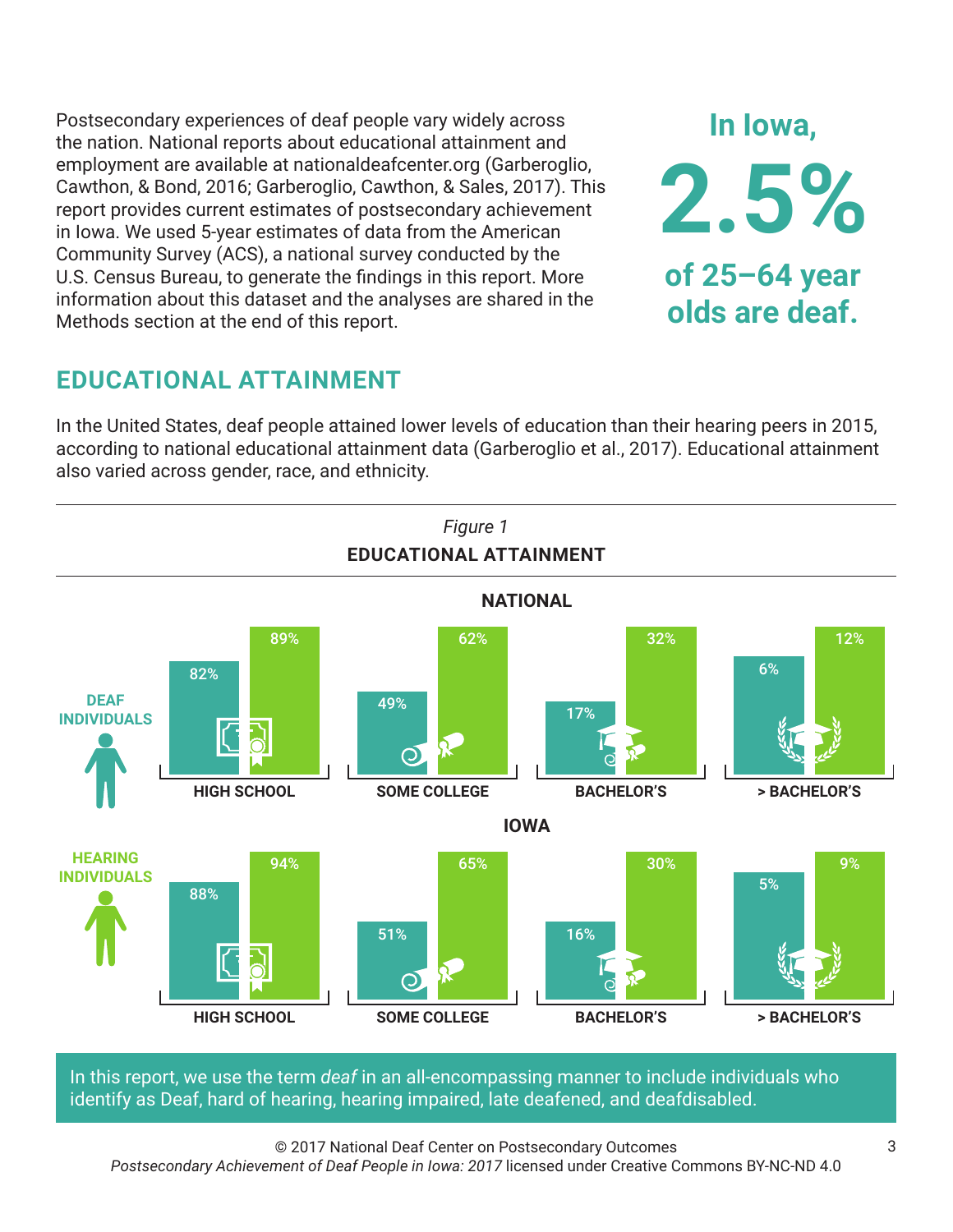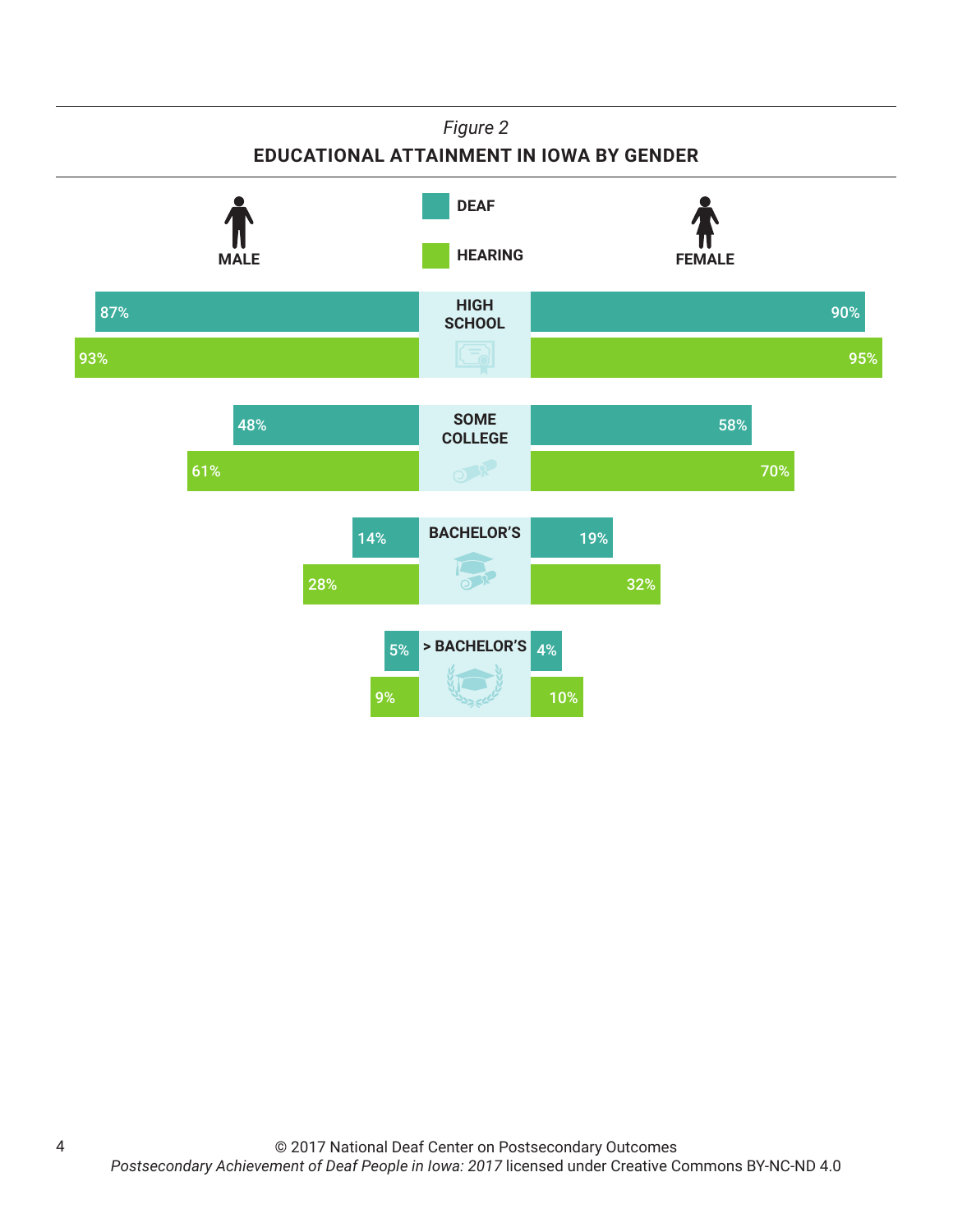## *Figure 3*

**EDUCATIONAL ATTAINMENT IN IOWA BY RACE AND ETHNICITY**



A large percentage of deaf individuals have additional disabilities, and each combination of which results in unique strengths and challenges. Educational attainment rates vary by type of disability. Across the nation, deaf individuals with any type of additional disability reported lower educational attainment levels.

| Figure 4<br><b>EDUCATIONAL ATTAINMENT BY DISABILITY</b> |                              |                               |                   |              |
|---------------------------------------------------------|------------------------------|-------------------------------|-------------------|--------------|
|                                                         | <b>HIGH</b><br><b>SCHOOL</b> | <b>SOME</b><br><b>COLLEGE</b> | <b>BACHELOR'S</b> | > BACHELOR'S |
| DEAF + NO ADDITIONAL DISABILITY                         | 92%                          | 56%                           | 19%               | 6%           |
|                                                         |                              |                               |                   |              |

DEAF + ANY ADDITIONAL DISABILITY 80% 43% 10% 3%

DEAFBLIND 80% 43% 9% 2%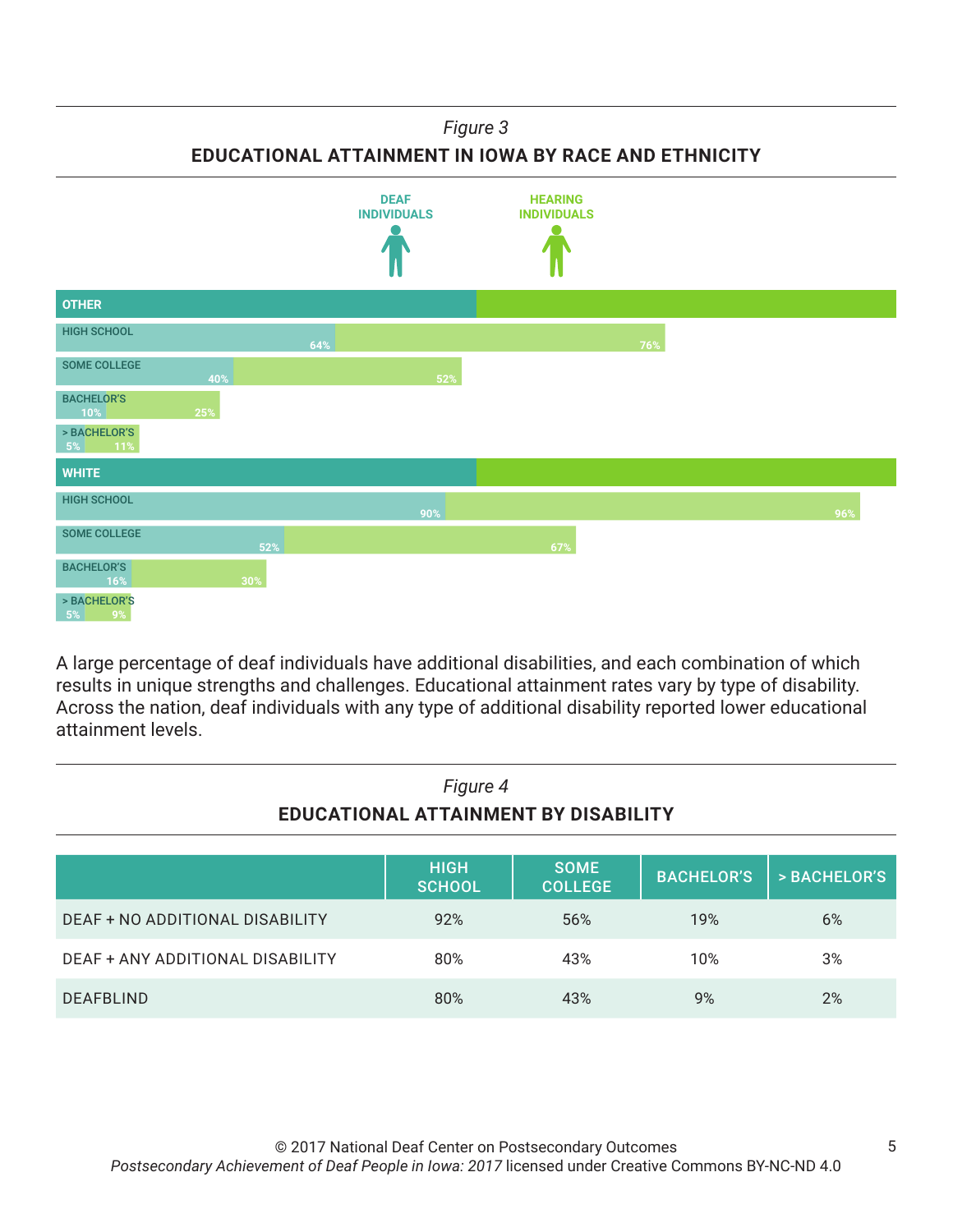# **EMPLOYMENT RATES**

National employment statistics show lower employment rates among deaf individuals. Almost half of deaf people are not in the labor force (Garberoglio, Cawthon, & Bond, 2016). Employment rates also vary by gender, race, and ethnicity.

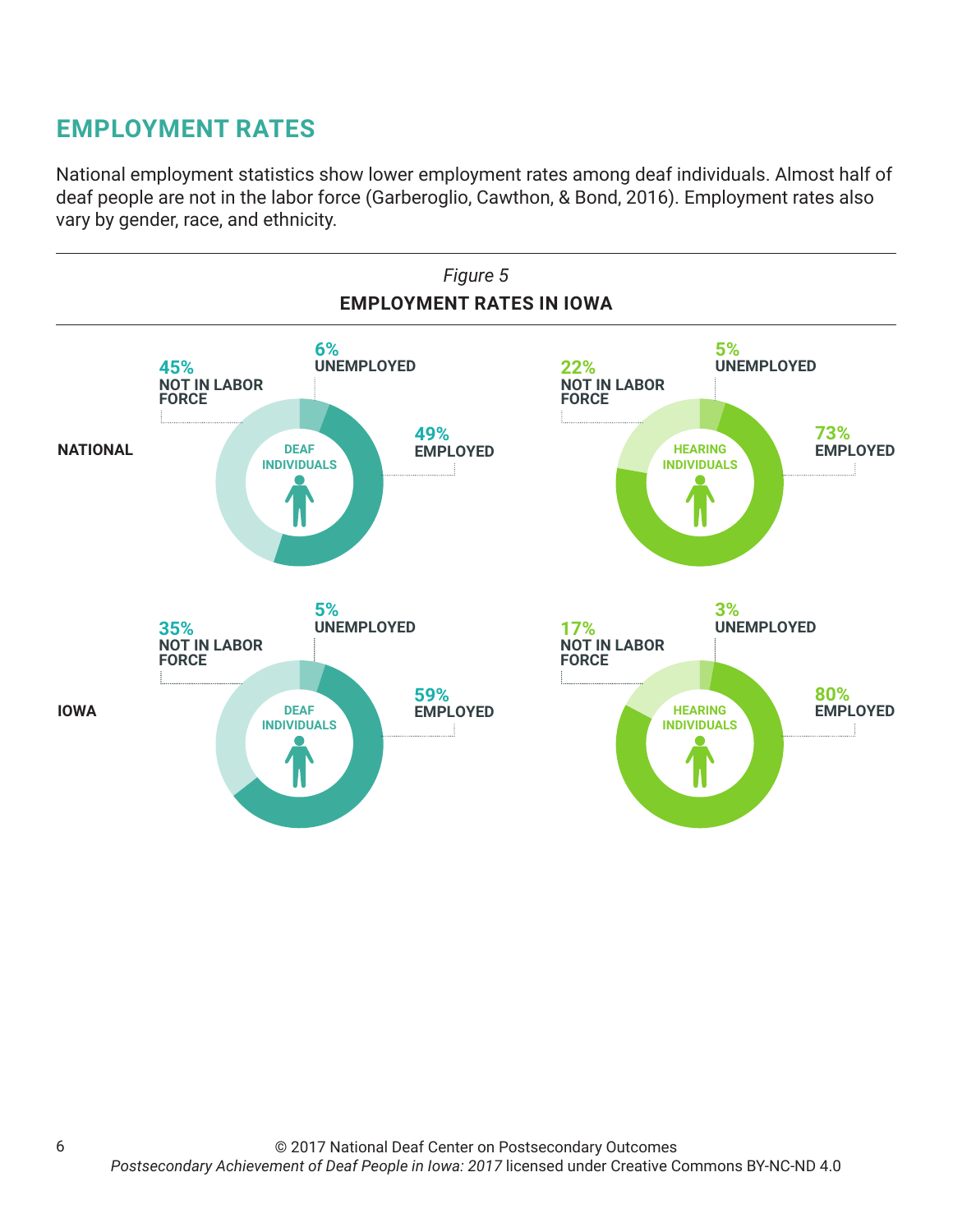

## *Figure 7* **EMPLOYMENT RATES IN IOWA BY RACE AND ETHNICITY**

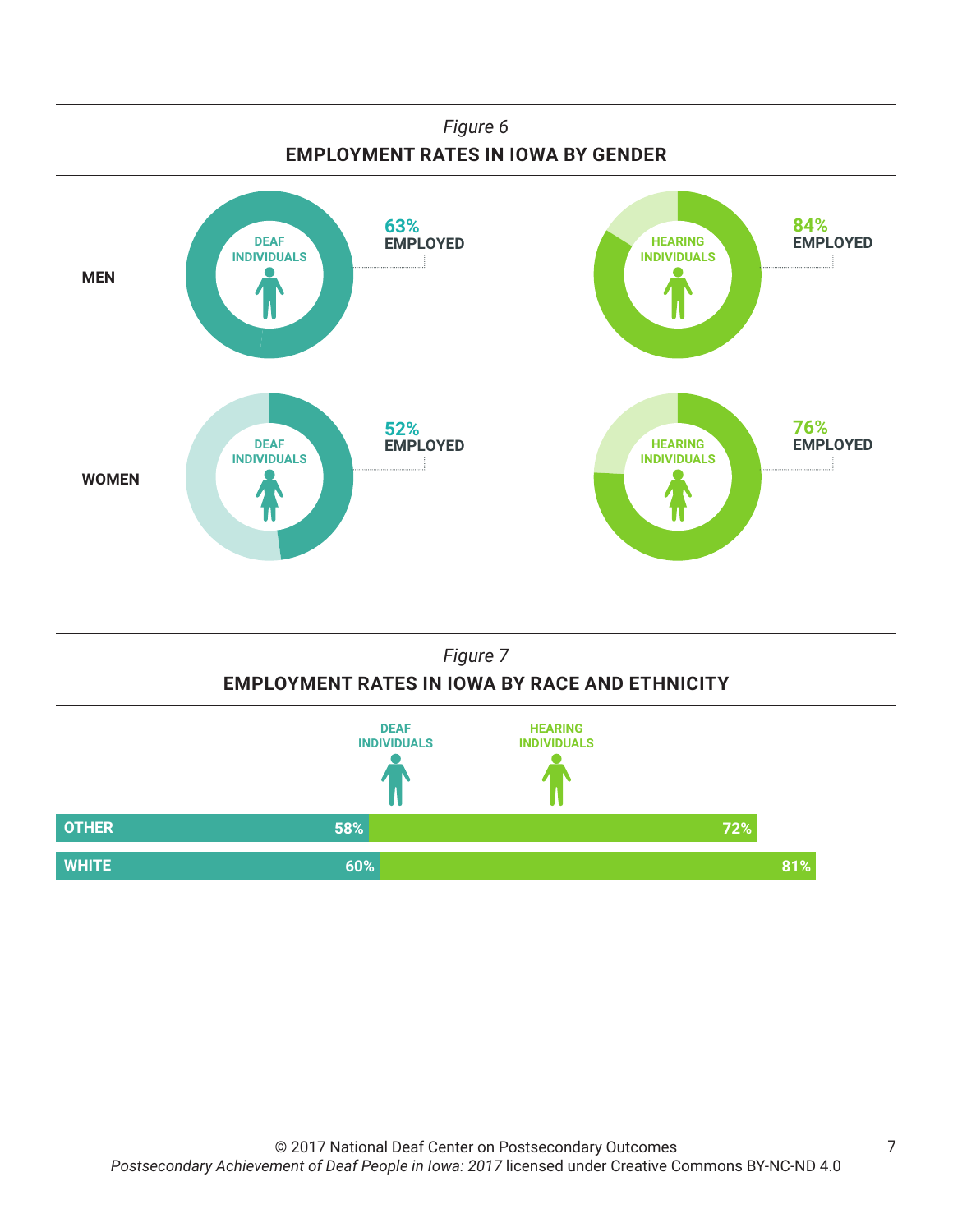## *Figure 8* **EMPLOYMENT RATES IN IOWA BY DISABILITY**



# **SUPPLEMENTAL SECURITY INCOME**

Deaf individuals receive supplemental security income (SSI) benefits at different rates across the nation. 11.9% of deaf people ages 25–64 in the U.S. receive SSI benefits. In Iowa, 10.7% of deaf people receive SSI benefits.

# **EARNINGS**

National data show lower median earnings among deaf individuals who were employed full time. Earnings also vary across gender, race, ethnicity, and disability status.



© 2017 National Deaf Center on Postsecondary Outcomes

*Postsecondary Achievement of Deaf People in Iowa: 2017* licensed under Creative Commons BY-NC-ND 4.0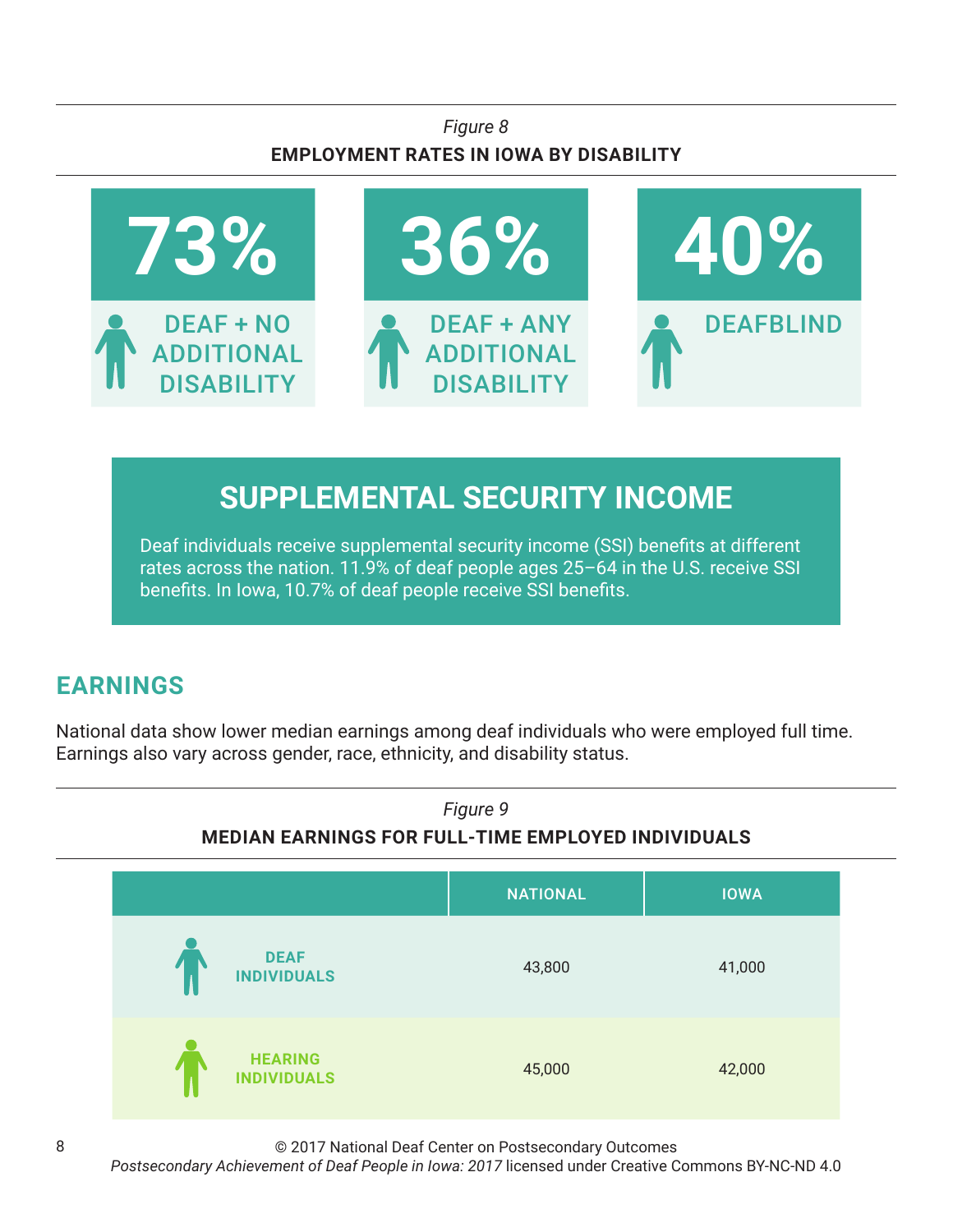*Figure 10*

## **MEDIAN EARNINGS FOR FULL-TIME EMPLOYED INDIVIDUALS IN IOWA BY GENDER**



*Figure 11*

**MEDIAN EARNINGS FOR FULL-TIME EMPLOYED INDIVIDUALS IN IOWA BY RACE AND ETHNICITY**



*Figure 12*

**MEDIAN EARNINGS FOR FULL-TIME EMPLOYED INDIVIDUALS IN IOWA BY DISABILITY**



© 2017 National Deaf Center on Postsecondary Outcomes *Postsecondary Achievement of Deaf People in Iowa: 2017* licensed under Creative Commons BY-NC-ND 4.0